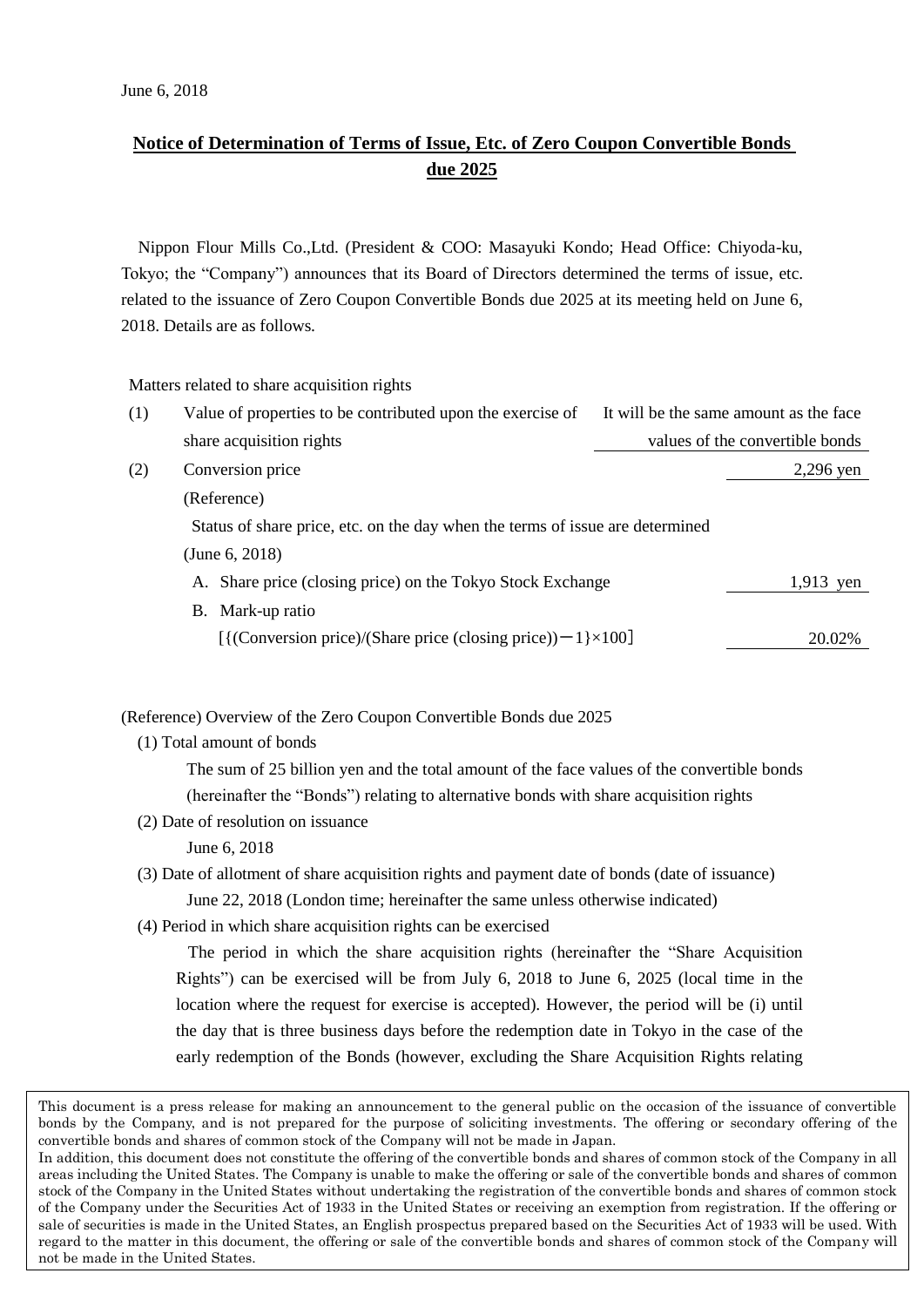to the Bonds that are selected not to undergo the early redemption), (ii) until the time when the Bonds are retired if the Bonds are retired by purchase or (iii) until the time of the forfeiture of the benefit of time if the benefit of time of the Bonds is forfeited. In any of the cases above, the Share Acquisition Rights cannot be exercised after June 6, 2025 (local time in the location where the request for exercise is accepted).

Notwithstanding the foregoing, if the Company makes a rational decision that it is necessary to conduct the organizational restructure, etc. of the Company, the Share Acquisition Rights cannot be exercised during the period of less than 30 days designated by the Company that will end within 14 days from the day following the effective date of the organizational restructure, etc.

In addition, if the day when the Share Acquisition Rights will become effective (or if such a day is not a business day in Tokyo, the following business day in Tokyo) is the record date set by the Company, or if that day is during a period between the day that is two business days in Tokyo before some other day set to determine the shareholders in relation to Article 151, Paragraph 1 of the Act on Book-Entry Transfer of Company Bonds, Shares, Etc. of Japan (hereinafter collectively referred to as the "Shareholder Determination Date") (or if the Shareholder Determination Date is not a business day in Tokyo, the day that is three business days in Tokyo before the Shareholder Determination Date) and the Shareholder Determination Date (or if the Shareholder Determination Date is not a business day in Tokyo, the following business day in Tokyo), the Share Acquisition Rights cannot be exercised. However, if a law, a regulation or a custom related to the delivery of shares relating to the exercise of share acquisition rights through the transfer system based on the Act on Book-Entry Transfer of Company Bonds, Shares, Etc. of Japan is changed, the Company can undertake revisions to the restrictions on the period in which the Share Acquisition Rights can be exercised as stipulated in this paragraph in order to reflect the said change.

(5) Date of redemption

June 20, 2025

(6) Information on dilution due to dilutive shares

As a result of the financing on this occasion, the ratio of dilutive shares to the total number of shares outstanding (excluding treasury shares; hereinafter the same) as of May 31, 2018 is expected to be 13.56%.

(Note) The ratio of dilutive shares is the value obtained by dividing the number of shares that will be newly issued if the share acquisition rights of the convertible bonds to be issued this time are converted to shares at the initial conversion price by the total number of shares outstanding as of May 31, 2018.

\* For details, please refer to the Company's press release "Notice of Issuance of Zero Coupon

This document is a press release for making an announcement to the general public on the occasion of the issuance of convertible bonds by the Company, and is not prepared for the purpose of soliciting investments. The offering or secondary offering of the convertible bonds and shares of common stock of the Company will not be made in Japan.

In addition, this document does not constitute the offering of the convertible bonds and shares of common stock of the Company in all areas including the United States. The Company is unable to make the offering or sale of the convertible bonds and shares of common stock of the Company in the United States without undertaking the registration of the convertible bonds and shares of common stock of the Company under the Securities Act of 1933 in the United States or receiving an exemption from registration. If the offering or sale of securities is made in the United States, an English prospectus prepared based on the Securities Act of 1933 will be used. With regard to the matter in this document, the offering or sale of the convertible bonds and shares of common stock of the Company will not be made in the United States.